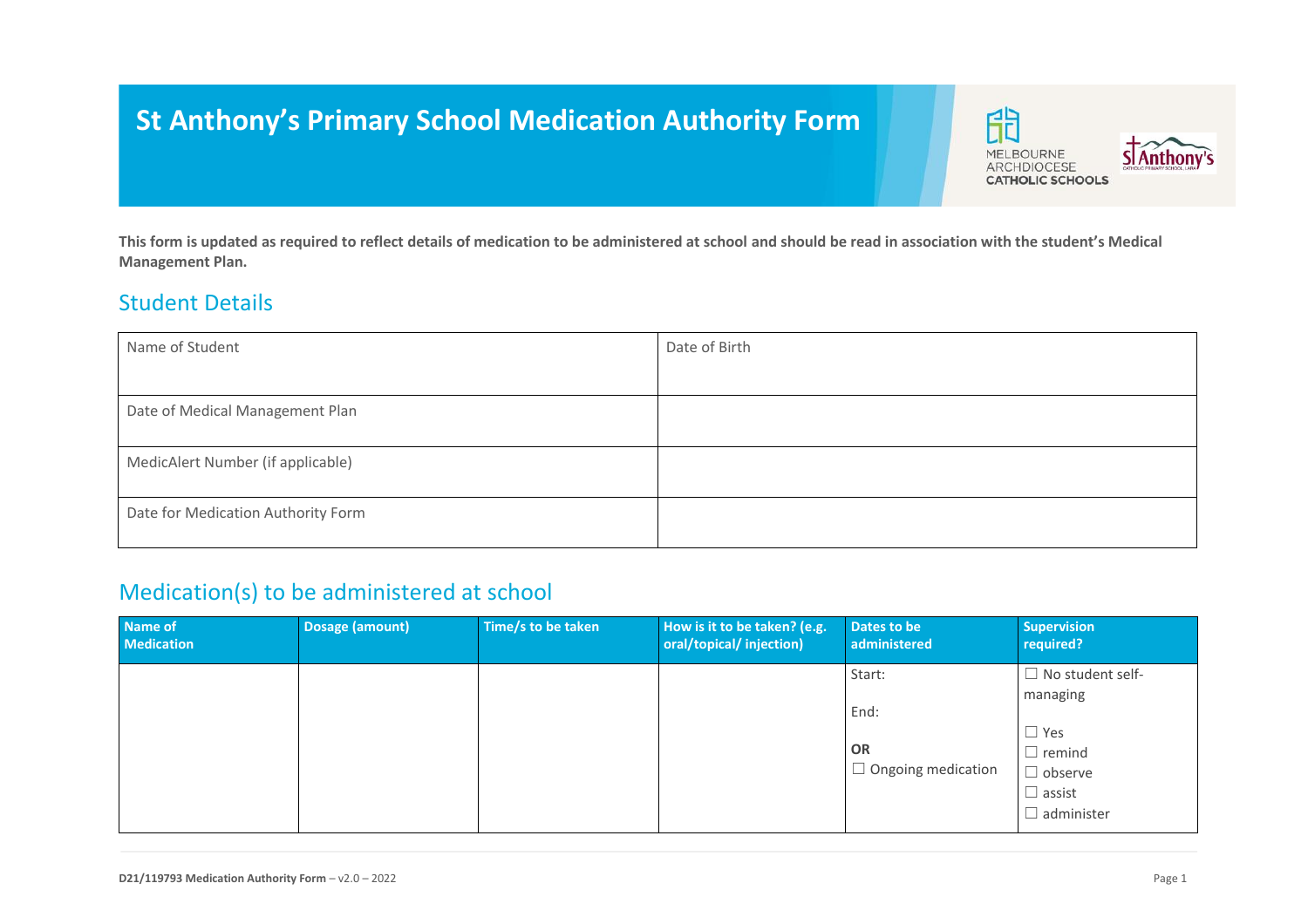|  |  | Start:         | $\Box$<br>No Student Self- |
|--|--|----------------|----------------------------|
|  |  |                | managing                   |
|  |  | End:           |                            |
|  |  |                | $\square$ Yes              |
|  |  | $\Box$ Ongoing | $\Box$ Remind              |
|  |  | Medication     | $\Box$ Observe             |
|  |  |                | $\Box$ Assist              |
|  |  |                | $\Box$<br>Administer       |
|  |  |                |                            |
|  |  | Start:         | $\Box$<br>No Student Self- |
|  |  |                | managing                   |
|  |  | End:           |                            |
|  |  |                | $\Box$<br>Yes              |
|  |  | $\Box$ Ongoing | $\Box$<br>Remind           |
|  |  | Medication     | $\Box$ Observe             |
|  |  |                | $\Box$ Assist              |
|  |  |                |                            |
|  |  |                | Administer<br>$\Box$       |

# Medication taken to/stored at the school

Indicate if there are any specific storage instructions for any medication:

*Ensure that medication taken to the school is in its original package with original labels. Please note School staff will seek emergency medical assistance if concerned about a student's condition following medication*.